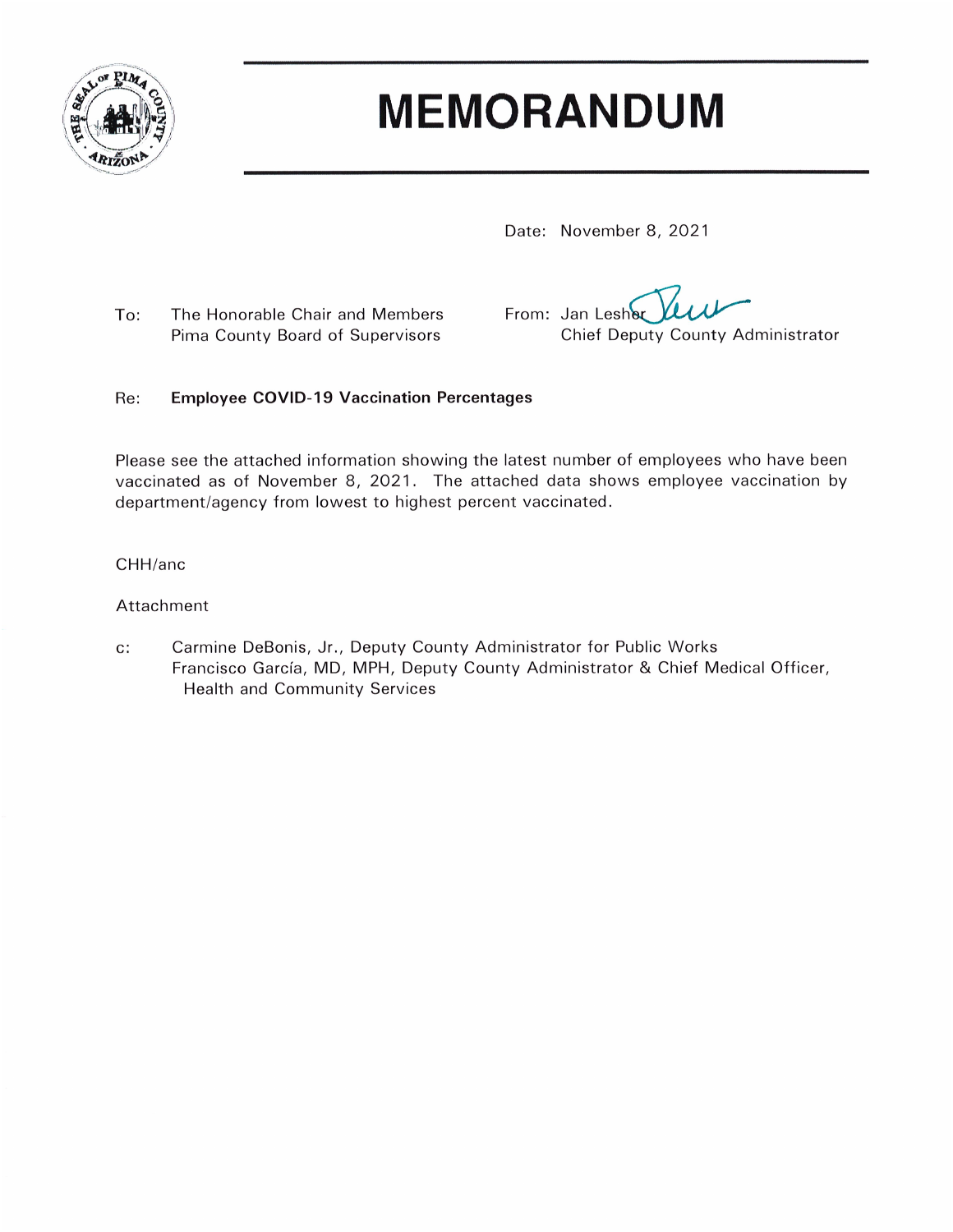## **I'm Vaccinated Employee Percentages As of 11-08-21**

|                                        |                             |                                   | <b>Active</b>                  |
|----------------------------------------|-----------------------------|-----------------------------------|--------------------------------|
|                                        | <b>Active</b><br>Vaccinated |                                   | <b>Vaccinated</b>              |
| <b>Department Name</b>                 | <b>Employees</b>            | <b>Active</b><br><b>Employees</b> | <b>Employees</b><br>Percentage |
| Sheriff                                | 864                         | 1346                              | 64                             |
| Treasurer                              | 18                          | 25                                | 72                             |
| Natural Resources, Parks & Recreation  | 187                         | 248                               | 75                             |
| Constables                             | 10                          | 13                                | 77                             |
| Procurement                            | 22                          | 28                                | 79                             |
| Transportation                         | 136                         | 173                               | 79                             |
| Juvenile Court                         | 239                         | 291                               | 82                             |
| Clerk of the Superior Court            | 142                         | 171                               | 83                             |
| Stadium District-Kino Sports Complex   | 75                          | 90                                | 83                             |
| Wireless Integrated Network            | 10                          | 12                                | 83                             |
| County Free Library                    | 405                         | 480                               | 84                             |
| <b>Fleet Services</b>                  | 38                          | 45                                | 84                             |
| Economic Development & Tourism         | 12                          | 14                                | 86                             |
| Recorder                               | 34                          | 39                                | 87                             |
| Assessor                               | 91                          | 104                               | 88                             |
| Justice Court Green Valley             | 7                           | 8                                 | 88                             |
| <b>Superior Court</b>                  | 552                         | 629                               | 88                             |
| <b>Facilities Management</b>           | 145                         | 164                               | 88                             |
| Community & Workforce Development      | 105                         | 118                               | 89                             |
| Regional Wastewater Reclamation        | 333                         | 373                               | 89                             |
| Analytics and Data Governance          | 17                          | 19                                | 89                             |
| Justice Courts Tucson                  | 87                          | 97                                | 90                             |
| Pima Animal Care                       | 96                          | 107                               | 90                             |
| Health                                 | 299                         | 333                               | 90                             |
| <b>Real Property Services</b>          | 9                           | 10                                | 90                             |
| <b>Information Technology</b>          | 172                         | 191                               | 90                             |
| <b>Regional Flood Control District</b> | 46                          | 51                                | 90                             |
| County Attorney                        | 289                         | 320                               | 90                             |
| Finance & Risk Management              | 115                         | 126                               | 91                             |
| <b>Public Defense Services</b>         | 259                         | 278                               | 93                             |
| <b>Development Services</b>            | 44                          | 47                                | 94                             |